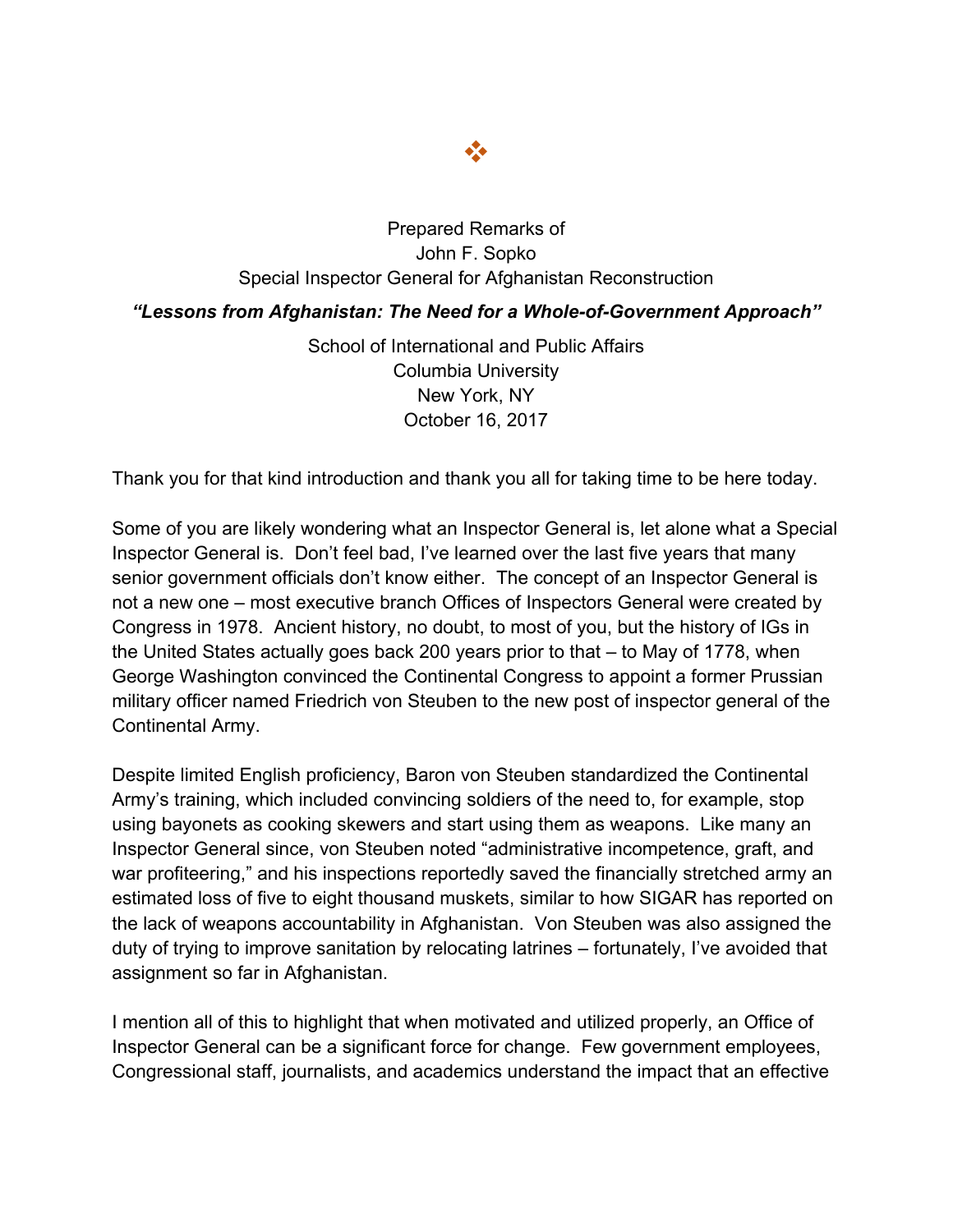IG can have on improving the government, and yes, even the conduct of wars.

Every executive branch agency has an IG – and like the other 70-plus Offices of Inspectors General, SIGAR issues audits, inspections, reports, and conducts both civil and criminal investigations, all intended to combat waste, fraud, and abuse, and improve efficiency in the government. We are the eyes and ears of the taxpayer. But I'm guessing most of you did not come here today to hear me wax poetic on the history of Inspectors General – after all – there's probably a phone book somewhere that's just dying to be read, or perhaps one of your professor's scholarly tomes. So how does this apply to you?

Most of you already know that the war in Afghanistan is our nation's longest continuous military engagement. You may also know that it is USAID's largest development effort. But more importantly, what our government has faced in Afghanistan over the past 16 years represents the type of conflict that the United States is likely to see more of in the decades to come. Conflict and reconstruction efforts in failed and weak states that lack institutions, where rule-of-law is non-existent, and that face massive corruption problems are what our government will have to contend with. These contingency operations must be addressed as "whole of government" efforts among U.S. agencies as well as take a "whole of governmentS" approach where the U.S. works with coalition partners.

The reason that SIGAR was created, which was an inspired move by Congress, is because they recognized that the effort in Afghanistan is a "whole of government" mission. U.S. objectives in Afghanistan are achieved by programs of the Department of Defense, the Department of State, USAID, and any of the other dozen or so agencies that have had a role in America's longest war and reconstruction effort. Each of these agencies have their own IGs, but by 2007, well after our post-9/11 engagement in Afghanistan was underway, Congress realized the agency IGs weren't getting the job done and that massive tax dollars being spent on reconstruction in Afghanistan were at risk.

As I stand here today, the total amount of funding appropriated for reconstruction in Afghanistan, just by the United States, has reached nearly \$120 billion, far eclipsing any such effort in our nation's past, including the entire cost of the post-World War II Marshall Plan, when adjusted for inflation.

My little agency of roughly 200 people – roughly 30 of whom are based in Kabul – is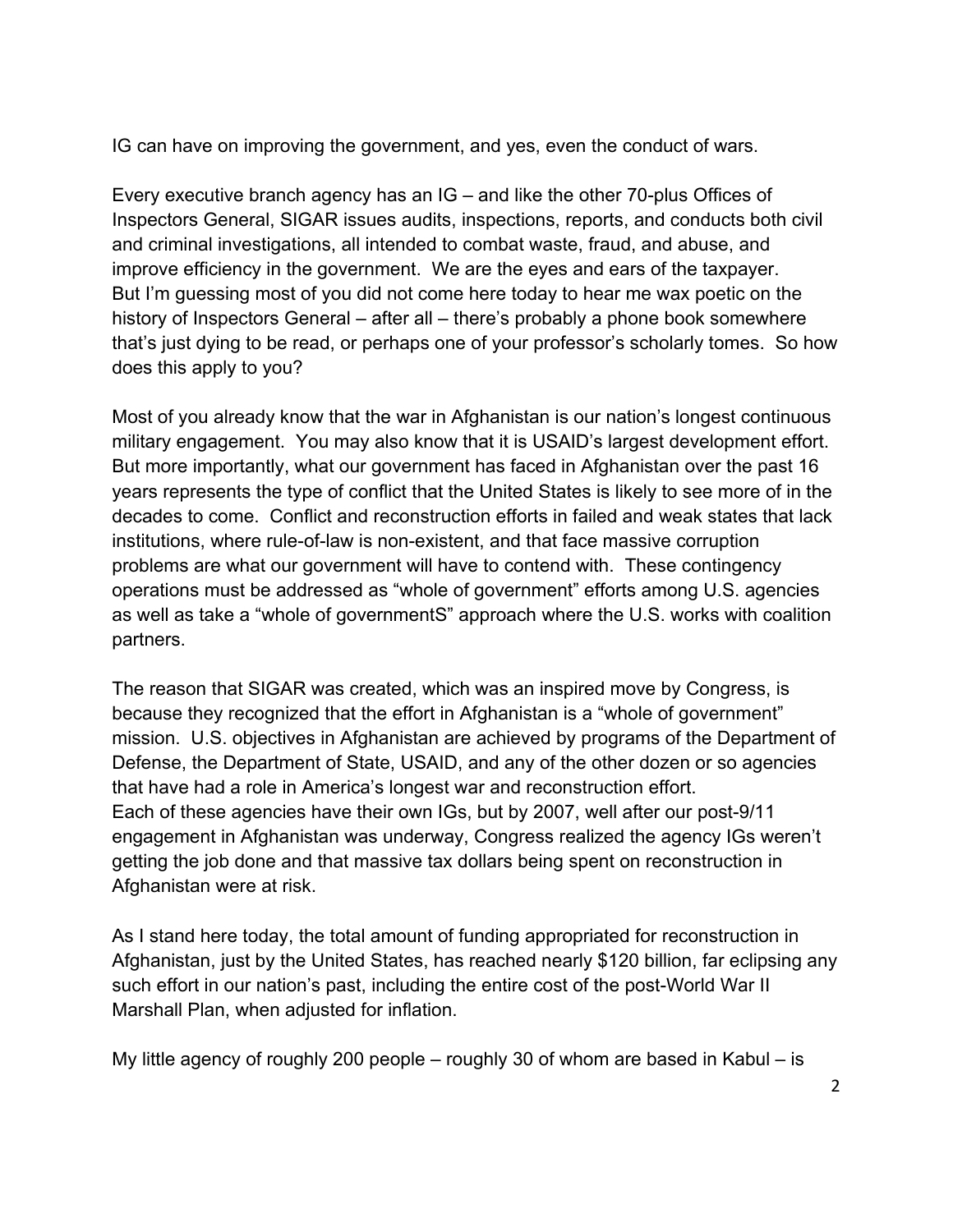unique among IG offices because we are not housed within any single agency. Instead, I'm responsible to the President and Congress. That independence and SIGAR's broad jurisdiction over every dollar spent on the reconstruction effort was granted to us because the U.S. is engaged in a "whole of government" mission in Afghanistan. The Department of Defense is helping to build, train, and equip the Afghan national security forces. The Department of State is focused on maintaining our diplomatic presence, running rule of law and governance programs, and leading the counter-narcotics effort. USAID is supporting health, education, and gender initiatives. The Department of Justice is working on anti-corruption efforts. And we've run across programs sponsored by entities as diverse as the Department of Treasury, the Department of Agriculture, the Department of Commerce, and the Department of Transportation.

There's only one problem, and it's one that SIGAR has consistently identified in our work. These agencies routinely fail to coordinate with each other at the strategic level, let alone at the project level. This, to say the least, is problematic. If our long-term strategy in Afghanistan is to increase battlefield pressure on the Taliban, while at the same time helping the democratically elected Afghan government increase its legitimacy, then it would seem that DOD, State, USAID, and every other agency need to be working together.

Let me share two of the many examples SIGAR has come across. First, it's no secret that a great deal of opium comes from Afghanistan, perhaps as much as 80 percent of the world's total supply. The United States has spent over \$8.5 billion since 2001 trying to combat narcotics production and trafficking in Afghanistan. Despite that massive expenditure, Afghan is producing opium at or near all-time record levels.

Given that the U.S. military has estimated that as much as 60 percent of the Taliban's funding comes from the narcotics trade, one would think they would make the counternarcotics mission a priority. Yet, in Afghanistan, the Department of State has responsibility for counter-narcotics programs but is doing little. The U.S. military has so distanced itself from the counter-narcotics effort that within the past two years, it even stopped directly reporting statistics on Afghanistan's drug trade, and the DEA's presence has shrunk from hundreds down to a handful of agents.

If the goal is to drive the Taliban to the point of desperation, where negotiation seems like their best recourse, then common sense would seem to dictate that all elements of U.S. and coalition power should be brought to bear to eliminate their funding sources. Another example of our inability to approach Afghanistan reconstruction in a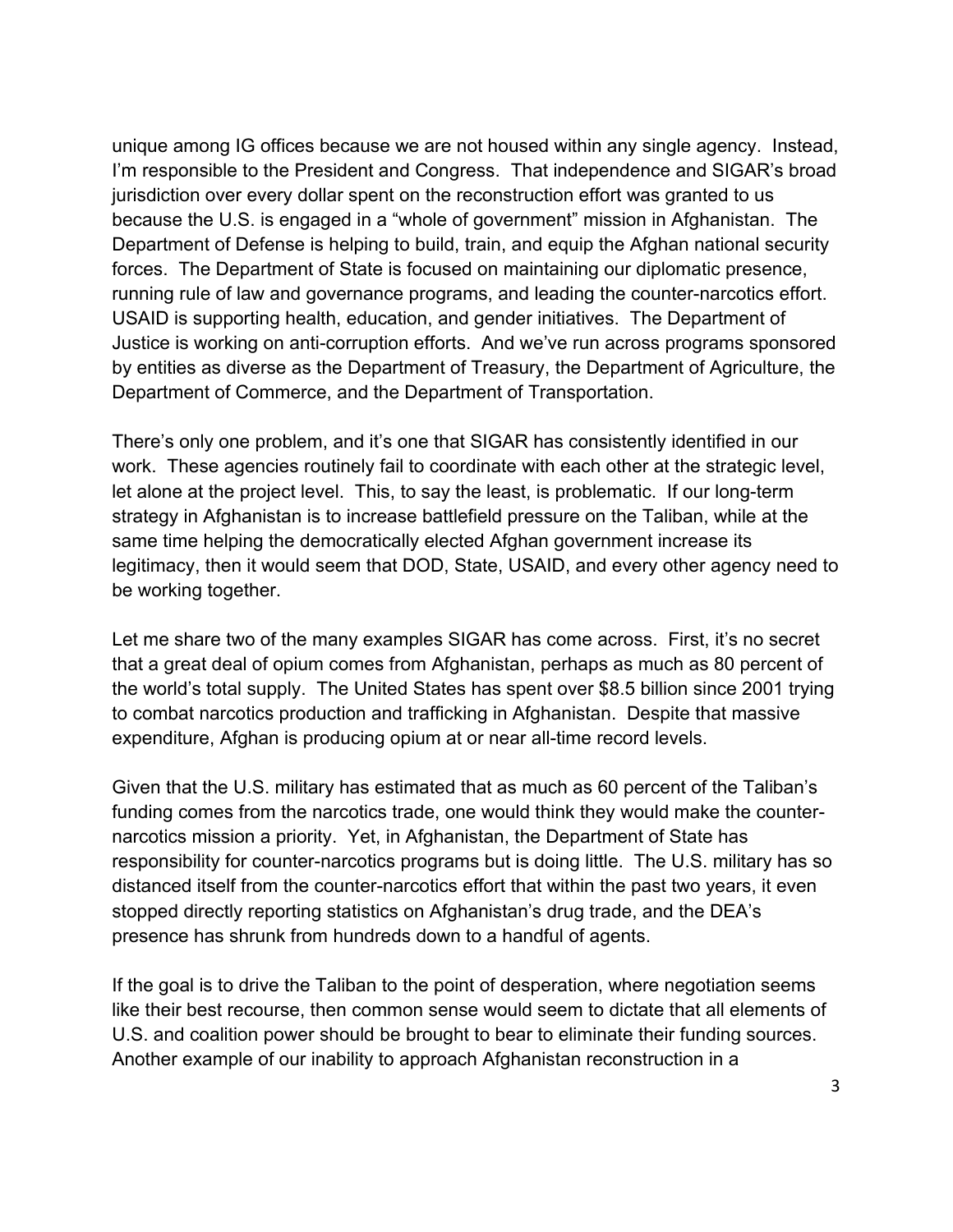coordinated "whole of government" manner revolves around an ill-fated effort by the Department of Defense to try and jumpstart Afghanistan's economy, something that normally would be the responsibility of the Department of State and USAID.

Unsurprisingly, DOD didn't have much expertise in economic development and many of its projects failed. Failure is unacceptable enough, but DOD also routinely failed to coordinate with State and USAID. This caused enormous problems, not the least of which occurred the day an Afghan official came up to the U.S. Ambassador to thank him for an economic development project that the Ambassador had no knowledge of, because DOD hadn't bothered to tell our Embassy about it.

Many of these lapses are driven by competition between agencies over influence or resources. But much is also simply cultural. Some of you, I hope, are thinking of careers within the government or already have government experience. I would ask you – in your classes, how much time do your professors or colleagues spend talking about how to work with your counterparts in another agency?

I feel a responsibility to raise these issues because of the unique vantage point SIGAR has. There is no other entity with the authority and capability to look at U.S. efforts in Afghanistan in a holistic way. General John Allen, a former U.S. commander in Afghanistan, and Ryan Crocker, a former U.S. Ambassador to both Afghanistan and Iraq, raised this issue with me shortly after I was appointed to this post in 2012. They told me that SIGAR was the only government agency that could come up with crossagency lessons learned to benefit both the ongoing effort in Afghanistan, as well as future reconstruction efforts.

This struck a chord with me because while SIGAR was finding waste, fraud, and abuse nearly everywhere we looked in Afghanistan – from the \$488 million worth of aircraft that couldn't fly to the navy we bought for a landlocked country to the buildings the U.S. paid for that literally melted in the rain – I was constantly asked, what does it all mean? I was also frustrated that the agencies' inability to derive any long-term lessons in Afghanistan and adjust their operations accordingly was largely because DOD and Embassy personnel in Afghanistan rotate out of country after a year or less. What I call the "annual lobotomy" – in other words, the routine loss of institutional memory – is unfortunately not a new problem.

Some of you may have seen the recent Ken Burns' documentary on the Vietnam War – if you haven't, I highly recommend it. As a demonstration of how little some things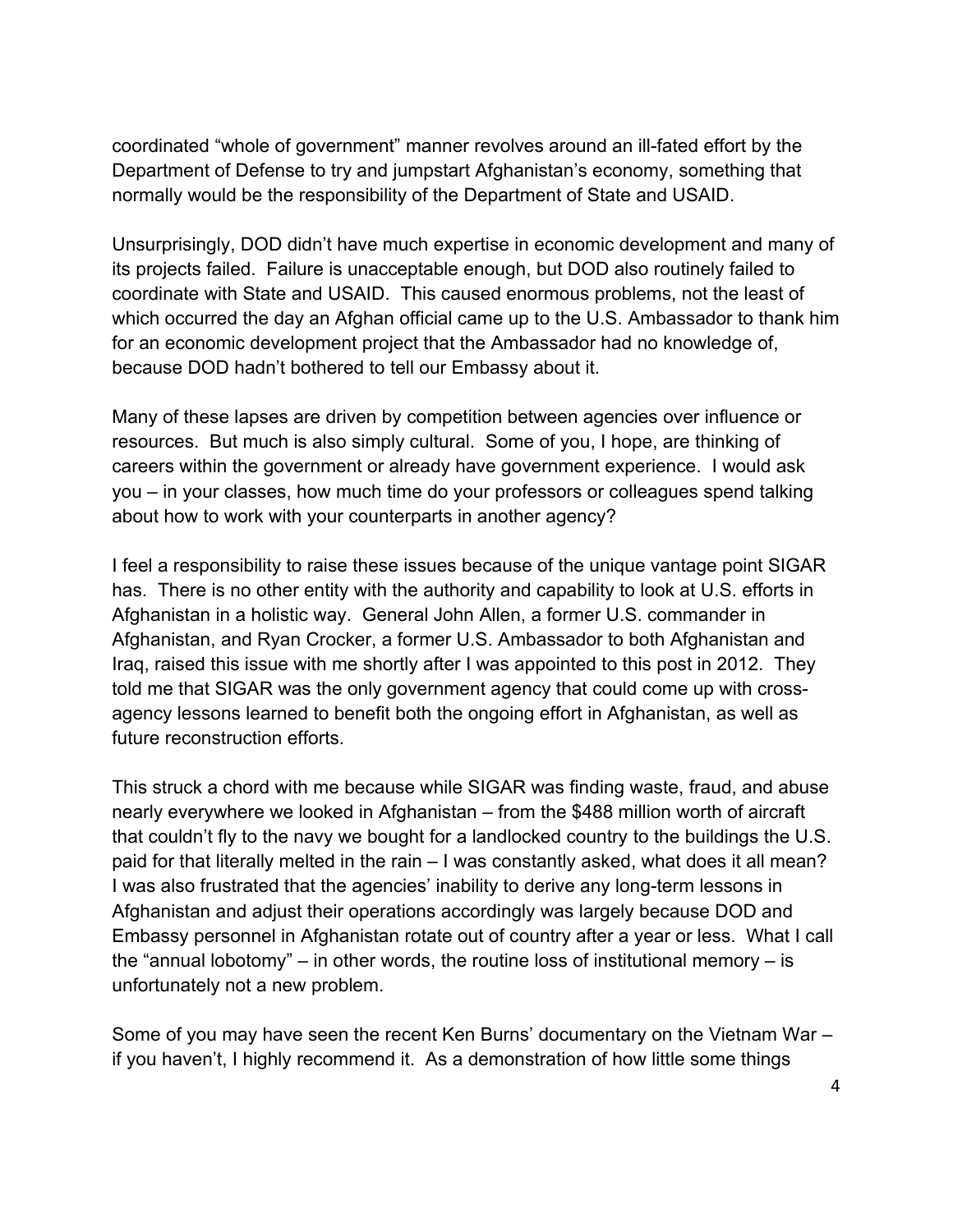change despite having had decades to absorb lessons, one of the earliest advisors in Vietnam, a distinguished Army officer named John Paul Vann, commented that "we don't have 12 years' experience in Vietnam. We have one year's experience twelve times over." I can't begin to tell you how many times I've heard some version of that statement applied to the 16 years of U.S. effort in Afghanistan since 9/11. For example, the current head of our Embassy in Kabul recently acknowledged that fully 90 percent of Embassy staff is new this year due to State and USAID's annual rotations.

The encouragement I received from General Allen and Ambassador Crocker, combined with the fact that it seemed like I was being introduced to a new ambassador or new general every time I traveled to Afghanistan, convinced me to establish SIGAR's lessons learned program. This enables us to answer the question of "what does it all mean" that I inevitably get asked after we report on some egregious waste of taxpayer dollars or secure another conviction of an American government employee taking bribes in Afghanistan.

Key to making these lessons learned projects worthwhile is to leverage SIGAR's unique ability to look at the entirety of the coalition effort in Afghanistan. We've published two reports so far, with several more on the way. The first, on anti-corruption efforts in Afghanistan, noted the lack of an interagency strategy between State, USAID, and DOD to combat corruption in Afghanistan. While our diplomats were chastising the Karzai regime for its unethical behavior, the military was busy paying off warlords in areas where USAID was trying to improve governance. All were trying to accomplish their respective missions, but they were working at cross purposes. This lack of coordination severely hampered efforts to fight corruption in Afghanistan.

Our second lessons learned report, released just last month, focuses on the training of the Afghan security forces. One of the key findings was that because the Department of State, which ostensibly has responsibility for training foreign police units, was unable to scale up to the size necessary to train the Afghan National Police, that responsibility fell to the Department of the Defense, which had more resources. But DOD has little experience training a traditional police force and turned the Afghan National Police into a paramilitary force to fight the Taliban, rather than training them to fight crime. But the government in Kabul needs to be seen as legitimate and effective – and nothing undermines that faster than when crimes go unpunished and uninvestigated because the police don't consider that their job, demand a bribe, or are nowhere to be found.

During the Afghan strategy review ordered by President Trump, I briefed General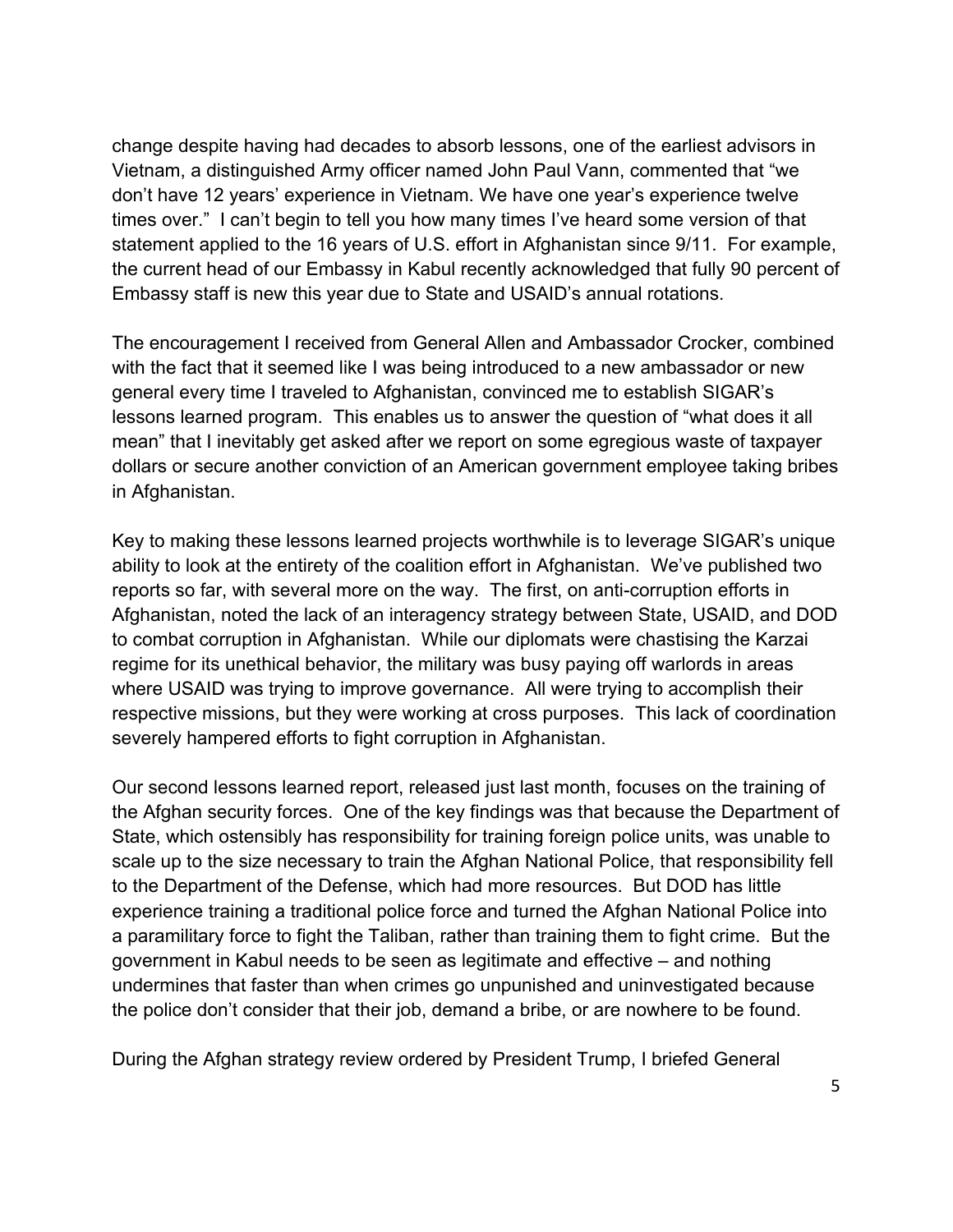Dunford, the Chairman of the Joint Chiefs of Staff on our findings, along with General John Nicholson, the U.S. commander in Afghanistan, and others in the military and on the NSC. Tomorrow, I head for Brussels where I will be briefing NATO commanders and European Union officials on our findings and how to improve coalition security sector reform efforts. And upon my return, SIGAR is co-hosting, with the Department of Defense, a seminar at the National Defense University on how the lessons we've learned in Afghanistan can inform future security sector reform efforts. This is how SIGAR's long experience and hard work in Afghanistan can make a difference to future initiatives in Afghanistan and beyond.

Because of this, SIGAR takes a different approach than other IGs when it comes to publicizing our work. Three decades of experience running congressional investigations taught me that publicity is the difference between whether a report creates change or ends up at the bottom of a circular filing cabinet.

So, unlike a lot of IGs, SIGAR's policy is that unless it is classified or a security risk, we publish our work. And if it is worth publishing, it's worth publicizing. This, at times, hasn't won me a lot of friends from those who would prefer decisions that led to gross waste of taxpayer dollars or were just plain stupid not end up in the *Washington Post* or *New York Times*. Publicity brings problems to the attention of senior leaders who otherwise might not be made aware of bad news. And if you're not aware of mistakes or bad decision-making, you can't take the corrective action necessary to fix the problem. The Vietnam-era military officer I mentioned earlier, John Paul Vann, recognized this, and worked with the *New York Times* to reach the American public with his concerns when he was ignored by the military brass, in an era when that was even less acceptable within the military than it is now.

So, yes, SIGAR gets its share of press, but the point of it all is to be "change agents" to improve government operations. We are a temporary agency – we have to make our time count. And so it is with that in mind that we publicize our lessons learned reports and all our other work which consistently highlights the need for a more integrated, "whole of government" approach in Afghanistan.

Publicity is not a magic bullet, however. Vested interests in Washington always resist change. There are some instructive past examples of success – the National Security Act of 1947 rationalized the national security-decision making structure in light of the emerging Cold War, and the Goldwater-Nichols Act of 1983 re-organized the Department of Defense to emphasize joint operability by taking absolute power out of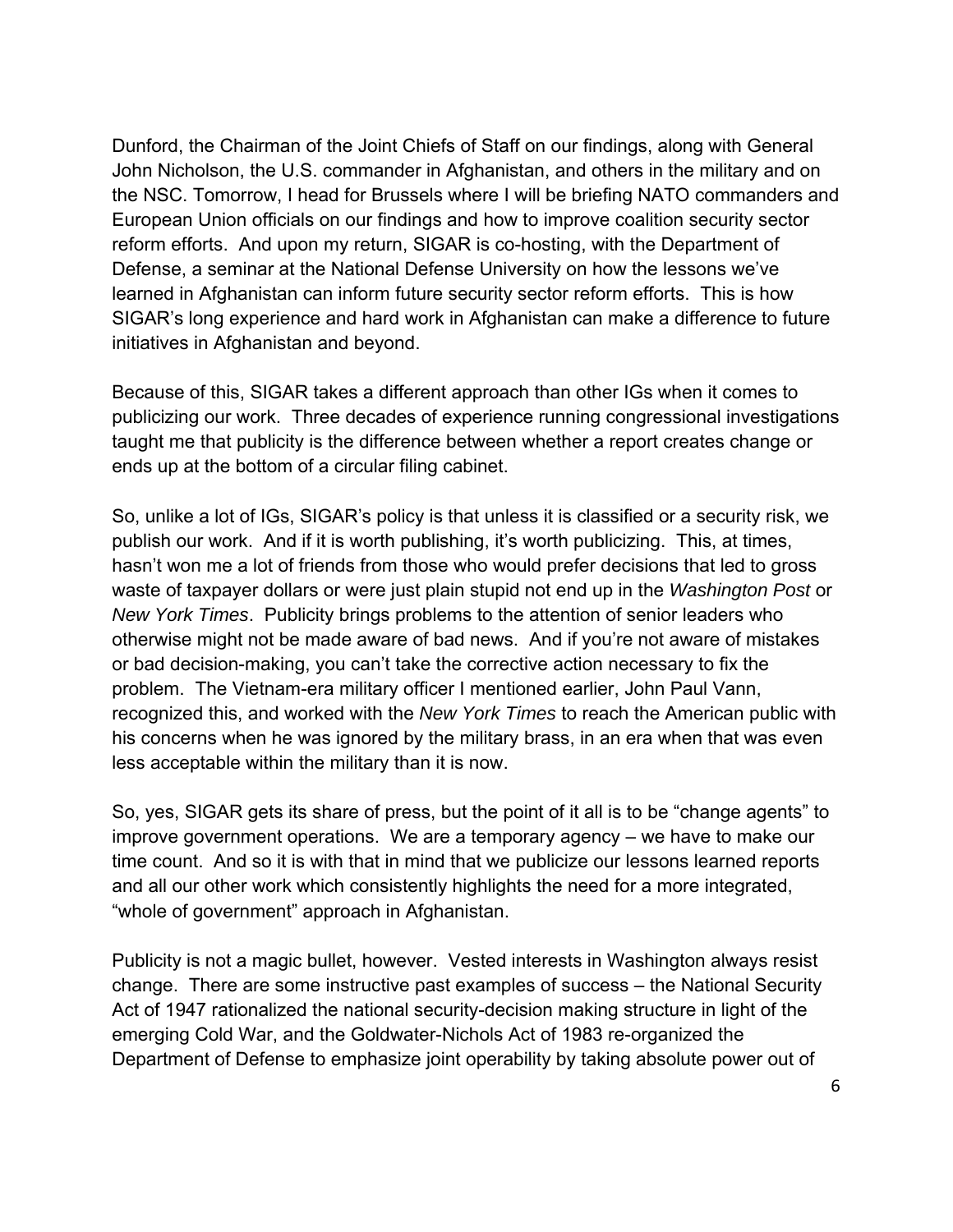the hands of the heads of the Air Force, Army, and Navy – which refused to work together. Unfortunately, it took the abject failure of the 1980 attempt to rescue U.S. hostages in Iran and the disjointed 1983 invasion of the island of Grenada to highlight serious problems with joint communications and intelligence sharing that pushed a major military reorganization through Congress over the objections of entrenched interests at the Pentagon.

The reason I've come here to share all of this with you is to encourage you to be aware of the dangers of stove-piping as you go about your careers in diplomacy, development, and national security. As I said earlier, the inability to fully employ a "whole of government" approach in Afghanistan – or anywhere else for that matter – is largely a problem of culture. State Department officials need to stop seeing DOD as the competition and vice-versa. Afghanistan is but one challenge that the U.S. faces, but in all of our challenges, if our government is at odds with itself we will not be nearly as effective as we can be.

I am more convinced than ever that if the U.S. cannot effectively execute a "whole of government" strategy in Afghanistan, all our nation's sacrifice of blood and treasure will have been for naught. SIGAR is committed to leveraging all of its resources, experience, expertise, authority, and messaging to highlight this issue.

Recent events have reinforced my belief that SIGAR has an important role to play in this effort, while continuing our day-to-day mission to combat waste, fraud, and abuse. In multiple Congressional hearings earlier this month, Secretary Mattis and General Dunford emphasized how closely DOD has been working with SIGAR and utilized SIGAR's "corporate memory" during the recent strategy review.

In addition, I was particularly heartened to see that something I've been harping on for years – the need for DOD, State, and USAID to "rack and stack" their programs and evaluate which ones are working and which aren't, was raised in a question to General Dunford. In response, he pointed to the importance of SIGAR staff serving on his "failure analysis" team that looked back at the past 15 years of America's experience in Afghanistan.

This is remarkable for a number of reasons, including that IG shops rarely, if ever, play this sort of role – but also that it was not so long ago that our military and civilian leadership in Kabul complained that our work highlighting waste, fraud, and abuse was hurting the mission, rather than helping to improve it. This change is due, in no small